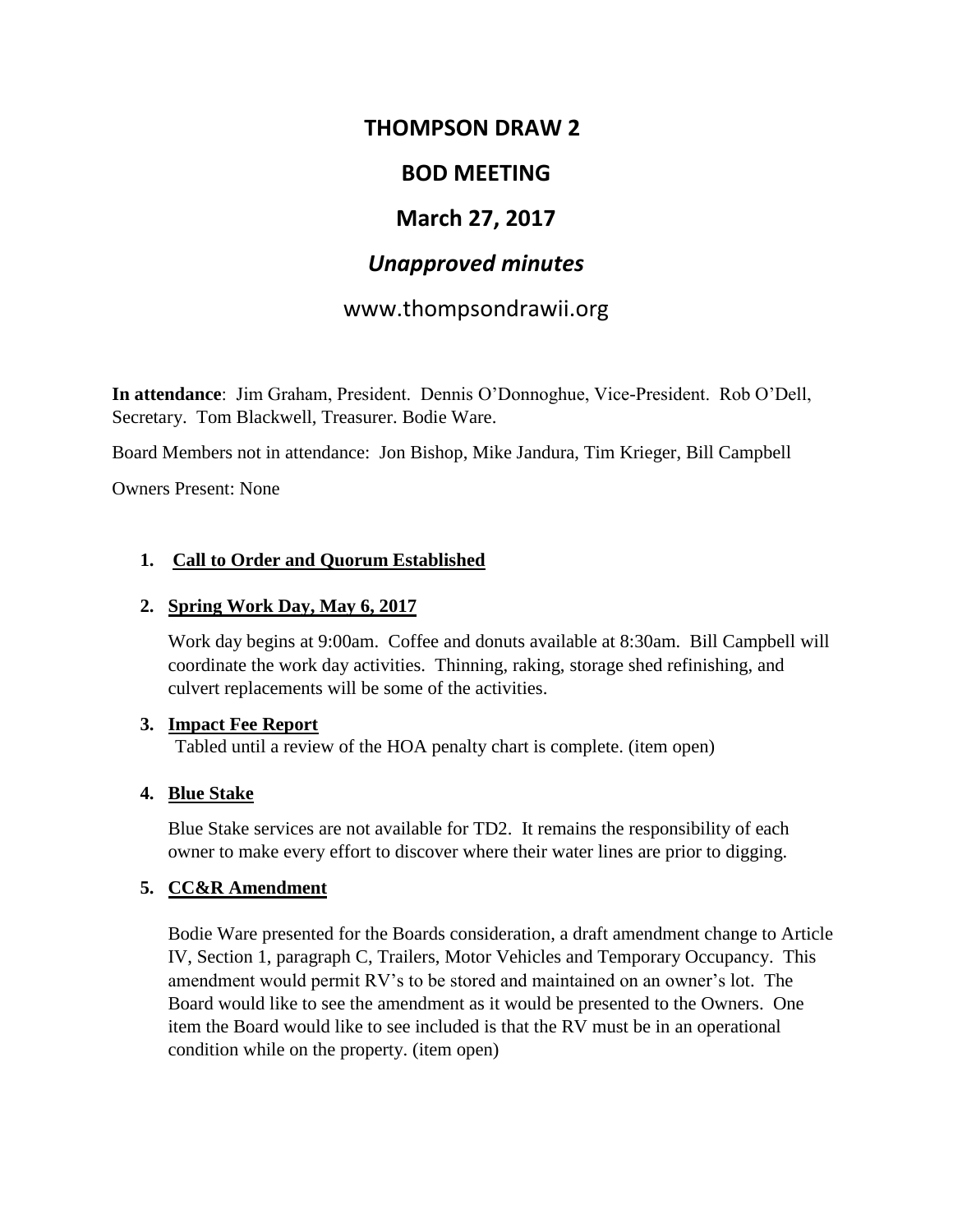### **6. Architectural Committee Charter Review**

Item tabled. The Board recognizes this item has been open for some time and will be closed during our next meeting.

### **7. Brush Pickup**

The scheduled brush pickups has been working well. However, the slash pit on SR260 has been closed due to lack of volunteers to staff it properly. If this continues, brush will have to be taken to the county dump off SR87 which will increase cost to us. We will reassess this service after the spring workday.

### **8. Financial Report**

Tom Blackwell reported the reserve fund has a balance of \$29,172.91 and a checking account balance of 13,196.56. Two Owners were advised of overdue fees. One paid up in full and the other is disputing the amount. Tom will continue to work on this matter. A motion to approve the report was made, seconded, and approved.

### **9. Architectural Proposal**

Plans were submitted to the Board for an addition to a cabin. Tom made a motion to send the plans to the ARC Committee with a request to them that they try to have the review completed by April 15<sup>th</sup>. The motion was seconded by Bodie. The motion passed unanimously.

#### **10. Water report.**

None

## **11. Roads**

Tim Krieger is not going to step down. He has been doing an excellent job on our roads this winter. There is erosion across Pumphouse Road near the Blackwell cabin that will be addressed in Spring. Since this is a recurring problem, we will get a bid for installing a culvert in that area. The cement causeway across the creek is in need of attention due to runoff. Dennis and Bodie will investigate to see what needs to be done.

## **12. Safety**

There is major debris blocking the creek behind the Kearney cabin which has diverted the flow of water. Heavy equipment may need to be employed to remove it.

Our emergency exit is in need of work.

Firewise- Jim met with Hellsgate Fire Department concerning an onsite water source for fighting fires within our community. This is a requirement for gaining Firewise status for TD2. Installing one or two more water tanks was discussed. Dennis will investigate the cost of tanks and installation.